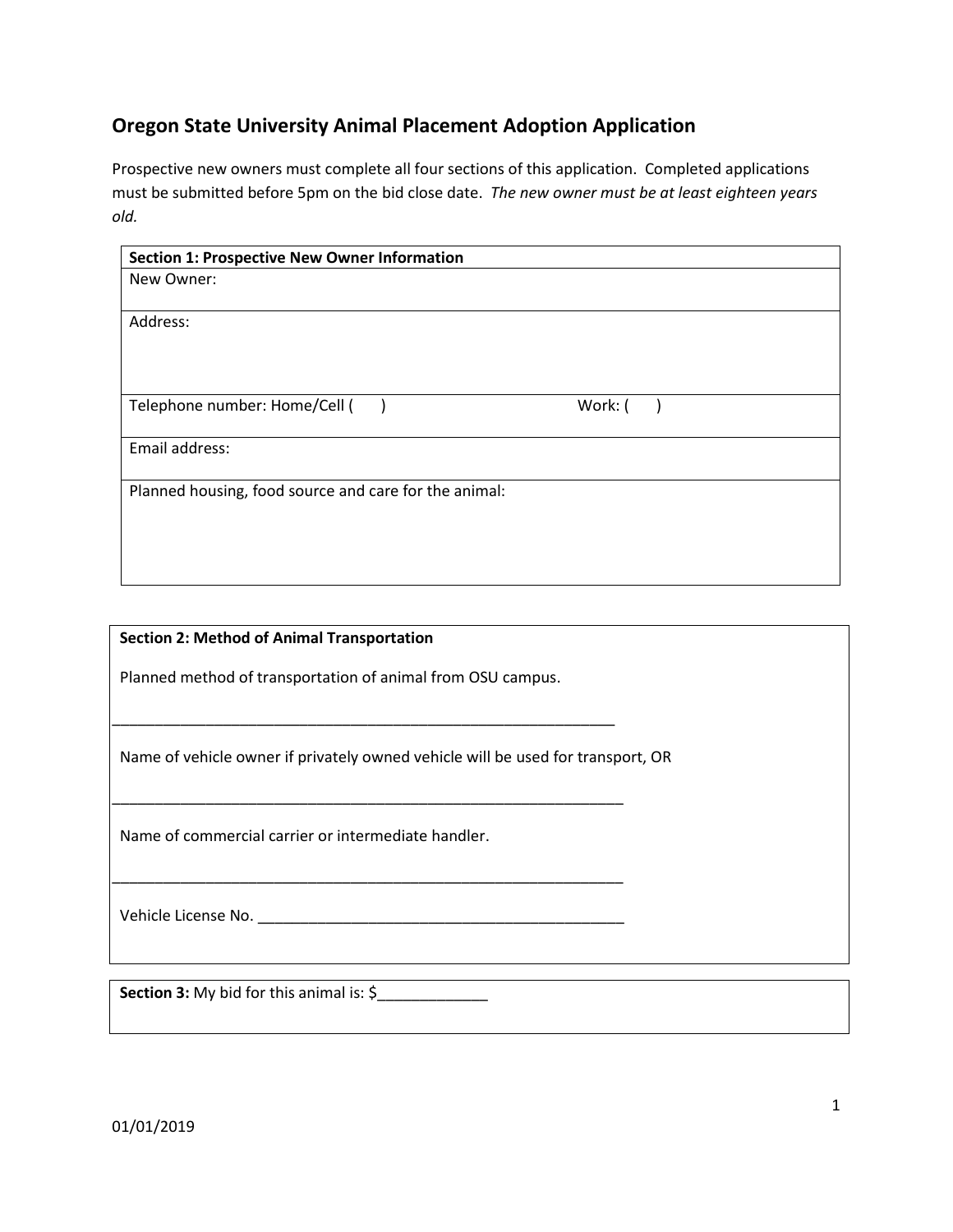**Section 4:** I have read and understand the **OSU Animal Placement Program: Acceptance of Ownership Document, below.** | Yes

## **Acceptance of Ownership**

I certify that I accept full ownership of and responsibility (including responsibility for all subsequent veterinary care, other care, and/or other expense or damage) for the abovedescribed animal. I am fully aware of the animal's condition as known and as described in the veterinary examination report. I recognize that the animal may have behavioral or medical issues of which Oregon State University is not aware including but not limited to behavioral and medical issues that will develop with time from whatever cause or origin. I understand that no representation is made as to any training of the animal or its trainability. Horses are not trained for riding or otherwise. I recognize that the animal may have or is likely to have some medical and/or behavioral issues. These include problems that could pose risk of damage to persons including me or others' property and/or could result in significant veterinary or other expense.

OSU makes no representation of merchantability, suitability/fitness for a particular purpose or otherwise as to the animal and disclaims any and all implied warranties as to the animal. There are no express warranties as to the animal. I take the animal with all faults.

Nonetheless, I agree to assume upon the date of transfer all cost associated with the animal from whatever cause. Further, I assume all risk associated with transfer of ownership of the animal and acceptance of the animal, and I release, hold harmless, and agree to indemnify the state of Oregon Board of Higher Education, its officers, its employees, and its agents from any claim or cause of action arising from or connected with this transaction. Upon taking possession of the animal, I agree to assume all risk associated with the animal and to release, hold harmless and indemnify OSU from any claim or cause of action related to the animal or its behavior.

I am aware that the animal is transferred to me without registration papers and that OSU shall not make registration papers available or assist in obtaining registration papers for the animal. I certify that I have no intent to transfer or sell the animal. I accept this animal for my own personal use. I understand that no more than two animals can be transferred to me from the OSU Animal Placement Program in one calendar year.

I understand that the animal herein described cannot be returned to OSU or any other institution to be used in further research, testing and/or teaching.

| Applicant's Signature: |  | Date: |
|------------------------|--|-------|
|------------------------|--|-------|